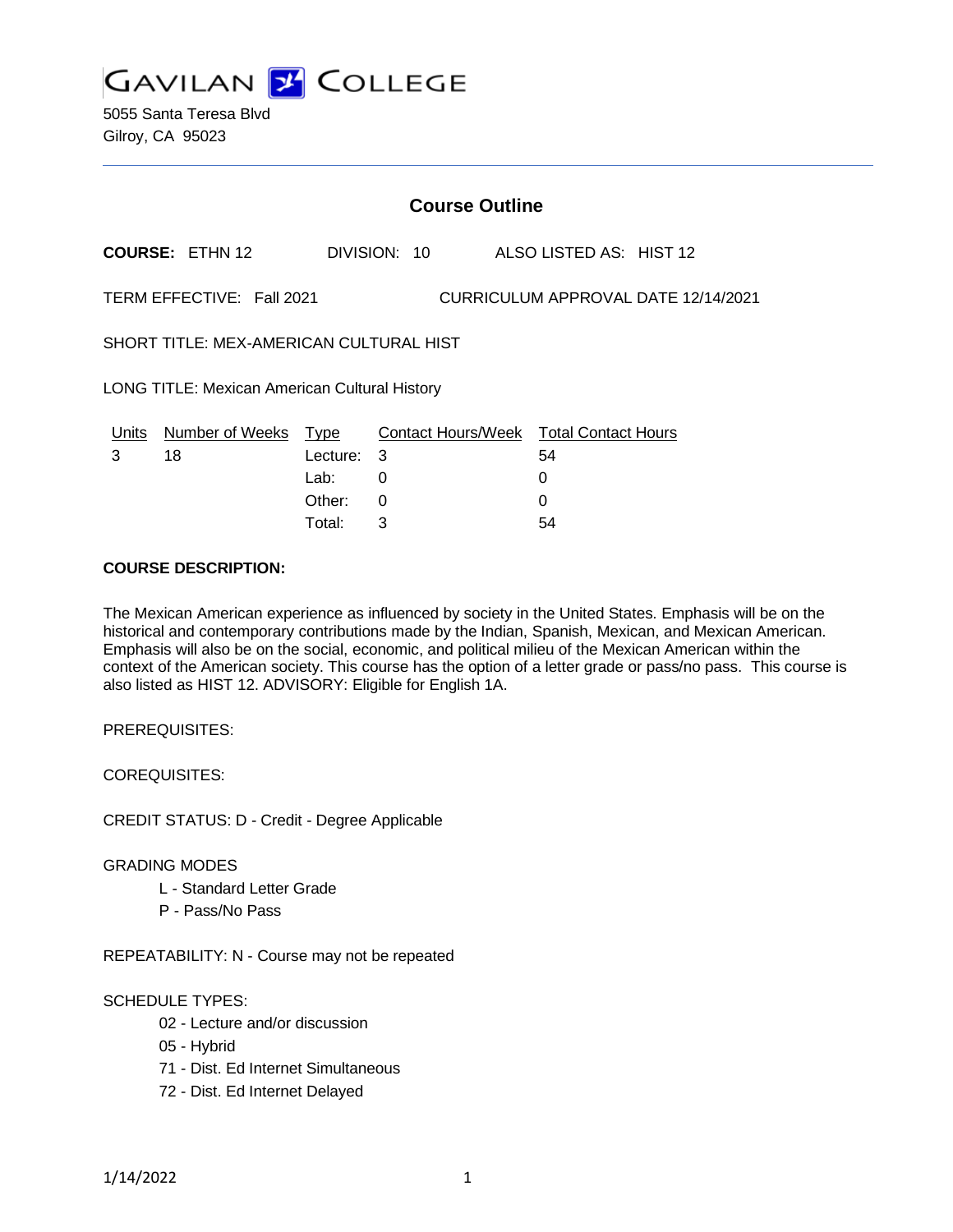# **STUDENT LEARNING OUTCOMES:**

By the end of this course, a student should:

- 1. Survey, examine, compare and evaluate major historical eras in Mexican American history.
- 2. Identify and define trends in Mexican American, Chicano, and Xicano social and political thought.
- 3. Critically assess theories appropriate to the discipline.
- 4. Appraise and critique historical and cultural literature.

# **COURSE OBJECTIVES:**

By the end of this course, a student should:

1. Analyze and articulate concepts such as: race and racism, racialization, ethnicity, equity, eurocentrism, white supremacy, self-determination, decolonization, imperialism, settler colonialism, and anti-racism as analyzed in Ethnic Studies traditions.

2. Critically analyze the intersection of race and racism as they relate to class, gender, sexuality, national origin, immigration status, and/or citizenship in Chicanx American communities.

3. Explain and assess how struggle, resistance, racial and social justice, solidarity, and liberation, has been experienced, enacted, and studied by Chicanx Americans and how they are relevant to current and structural issues.

4. Describe and actively engage with anti-racist and anti-colonial issues and the practices and movements in Chicanx American communities to build a just and equitable society.

5. Apply theory and knowledge produced by Chicanx American communities to describe the social struggles and movements of those groups with an emphasis on activism and empowerment.

# **CONTENT, STUDENT PERFORMANCE OBJECTIVES, OUT-OF-CLASS ASSIGNMENTS**

Curriculum Approval Date 12/14/2021

3 Hours

CONTENT: Identity Issues-Mexican American, Chicano, Hispanic, Latino, Mexicano.Student will be able to distinguish among major Mesoamerica civilization; and analyze how earlier societies influenced later one.

6 Hours

CONTENT: Topics: Pre-Columbian roots, an over-view of the Olmec, Maya, and Toltc civilizations. Aztec origins and rise to power. Structure of Mexican society; the workings of the empire; and daily life in ancient society. Student will be able to distinguish among major Mesoamerica civilization; and analyze how earlier societies influenced later one. Student will describe and examine the nature of society among the ancient Mexican people (Aztecs) in the process of assessing European claims that the Aztecs were "barbarians."

# 6 Hours

CONTENT: Omnipresent gods and goddesses; conquest and the collapse of the empire; aftermath of conquest; various interpretations of la malinche. Student will evaluate the competing beliefs between the Aztec and Spanish peoples, and analyze how those beliefs effected the expansion of the Spanish in the Aztec empire

#### 6 Hours

CONTENT: The borderlands and the mission system (New Spain far north); Anglo migration to Texas, and events leading to "the Alamo." Culture clash and Manifest Destiny; loss of Texas; and the Mexican American War Student will identify the main components of the mission system, and assess pressures and events that led to Anglo migration into Texas. Student will describe Manifest Destiny, and interpret how the document culminated in culture clash and war.

#### 4 Hours

CONTENT: The Treaty of Guadalupe Hidalgo and the aftermath of the Mexican-American War.

# 6 Hours

CONTENT: The Mexican Revolution and its effects on the Borderlands; early twentieth century migration, Mexican

American communities; early political organization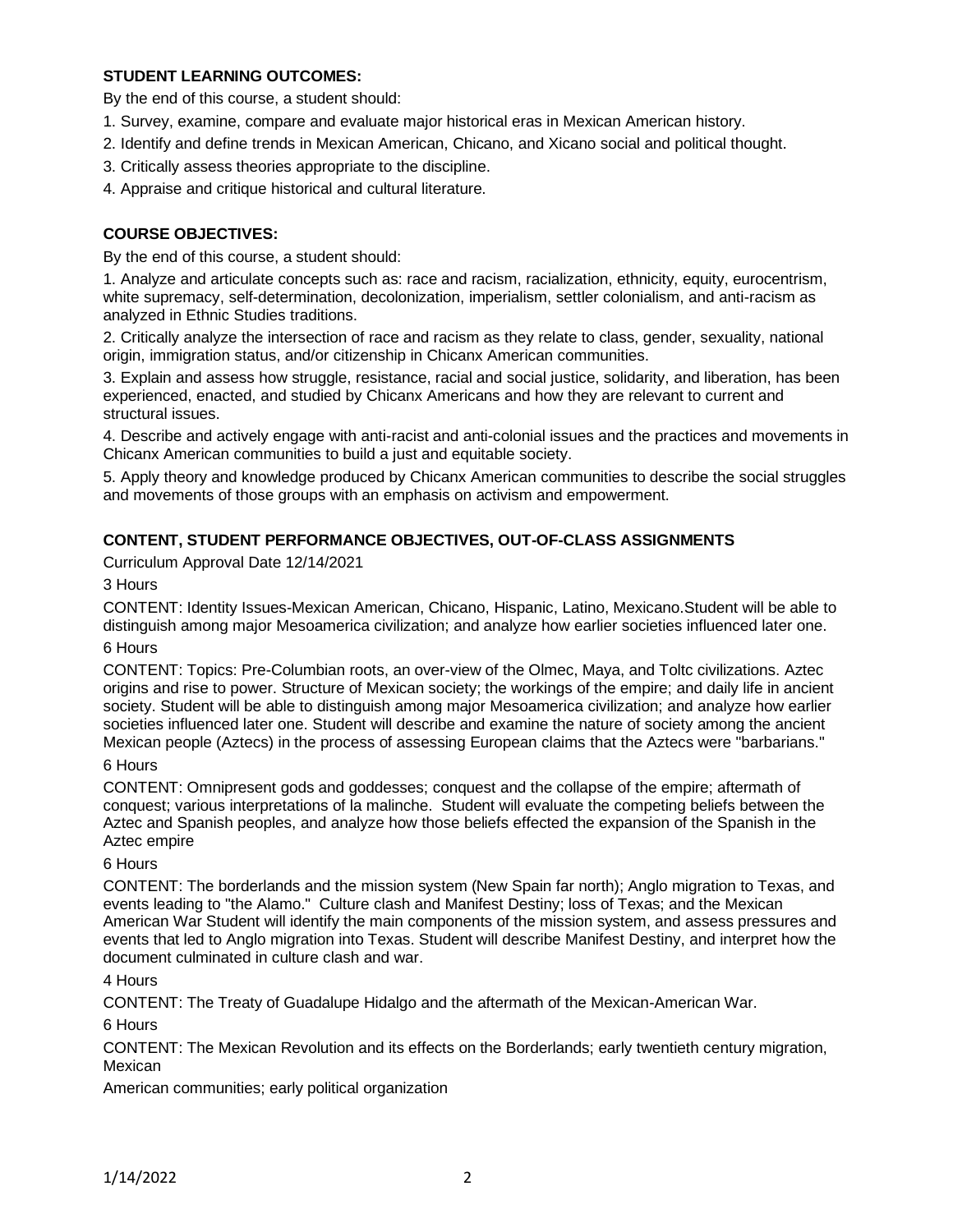6 Hours

CONTENT: The Great Depression and Repatriation, World War II, Zoot Suit Riots; and Bracero

Program. Students will describe the causes of the Great Depression and explain its relationship to Repatriation; and evaluate the relationships between WWII, the Zoot Suit Riots and the Bracero

6 Hours

CONTENT: Social and political awakening; the United Farm Workers and Cesar Chave; Teatro Campesino; the Crystal

City Revolt; Chicanas and political organization.

9 Hours

CONTENT: Contemporary issues and debates. During these last nine hours of class lectures and class discussions will be supplemented by student presentations of their research findings. Suggested topics for study can include but not be limited to: Affirmative Action; Education and the New Majority Student; Political Power - District Elections; Mexican Americans and the Administration of Justice; UFW in the 1980s and 1990s; Chicanos in the Arts; Father Serra - Devil or Angel?

2 Hours

Final Exam

# **METHODS OF INSTRUCTION:**

Lecture; large and small group discussion; individual and/or group presentations; guest speakers (where appropriate and available); relevant videos; relevant use of internet review; field trips (where appropriate and accessible.)Lecture; large and small group discussion; individual and/or group presentations; guest speakers (where appropriate and available); relevant videos; relevant use of internet review; field trips (where appropriate and accessible.)

# **OUT OF CLASS ASSIGNMENTS:**

Required Outside Hours: 50 Assignment Description: Reading Assignments from textbook and other sources.

Required Outside Hours: 58 Assignment Description: Written Assignments (e.g. term papers, journals, research projects)

# **METHODS OF EVALUATION:**

Writing assignments Percent of total grade: 50 Percent range of total grade: 50 % to 70 % Written Homework; Essay Exams; Term or Other Papers Problem-solving assignments Percent of total grade: 20 Percent range of total grade: 20 % to 30 % Field Work; Quizzes Skill demonstrations Percent of total grade: 10 Percent range of total grade: 10 % to 20 % Class Performance/s Other methods of evaluation Percent of total grade: 20 Percent range of total grade: 10 % to 20 % Writing and assessing family narratives